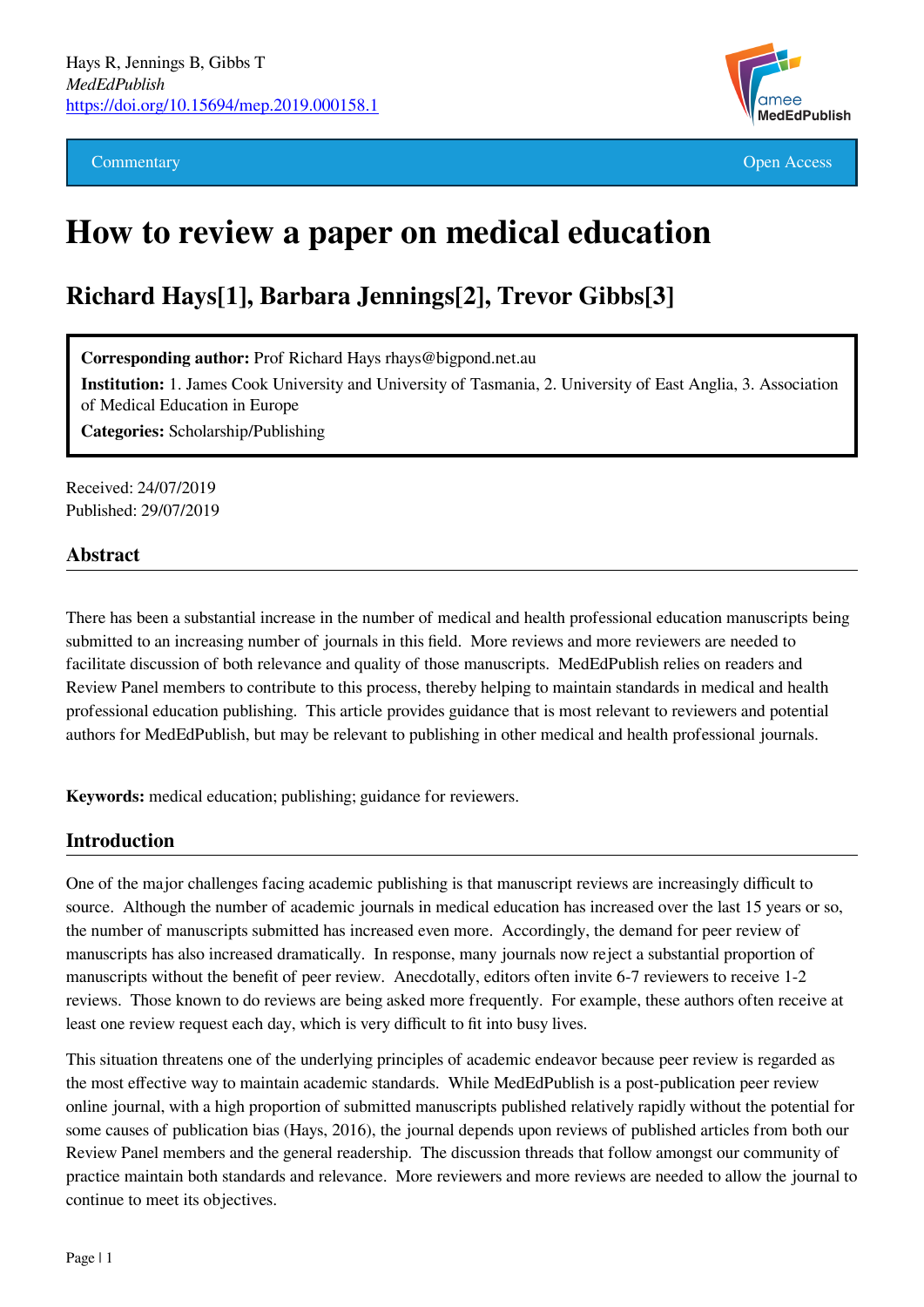

This article aims to assist two audiences. The first is the members of our Review Panel, because feedback has suggested that some reviewers feel uncomfortable attaching their names to open reviews that may be critical. The second audience is the general readership, because MedEdPublish genuinely wants more readers to write reviews and contribute to discussions about ideas and research findings. Writing reviews may also be a valuable learning experience. Reviewing is, arguably, the most effective way of keeping abreast of developments and research in our community of practice, although it can be resource intensive. The review process for MedEdPublish is a little different to reviewing for more traditional medical journals, so here is some guidance. Although the guidance is particularly suited to MedEdPublish, it is likely to be suitable for other medical and health professional education journals. Further, the content may be of interest to potential authors, as it describes features that may receive better reviews.

## **Performing the review**

The time required is about 30-60 minutes per manuscript. If the topic is in your area of expertise, writing a review may be quicker, although it may be tempting to offer too much advice, or perhaps even re-write the paper! The potential for conflict of interest should, if anything, be over-declared, allowing the editors and readers to decide. The medical education community is small, so any links through institutions, committees and research interests are possible conflicts. If not in your area of expertise, a 'generalist' view is still often very useful, but this should be stated in the review. Similarly, reviews by the general readership, particularly students and recent graduates, are welcome, but this background should be stated to provide the context of your perspective. For less experienced reviewers, a systematic approach to the analysis of a paper is helpful. One evidence-based-medicine textbook that has excellent checklists for the appraisal of research papers (not just medical education) is 'How to Read a Paper' (Greenhalgh, 2010).

It is worth asking the question: is there a difference between reviews and comments? The answer is yes, although there may be some overlap. Comments may be as short as a few words or a sentence and about only a single issue, whereas reviews should be a more detailed, comprehensive and structured analysis, with a combination of positive feedback and suggestions for improvement. Different kinds of papers may warrant different responses. For example, personal opinion manuscripts, editorials and commentaries may better suit comments rather than reviews. Reviews are welcome on all categories of manuscripts, but are essential for those presenting research, evaluation or new educational methods, where data are analysed and interpreted.

## **Step 1. Read the manuscript through from beginning to end, then pause to consider it as a whole**

**Scope.** Is the manuscript about medical education? Sometimes authors submit manuscripts that are more about health care or healthcare education of the public. While these may be interesting, they may fit better into other journals. Increasingly, some people submit out-of-scope manuscripts to either gain a publication falsely or to demonstrate that peer review is flawed. The editors will probably forward only those that are within scope, but sometimes this is a difficult judgement. Does this appear to be an original contribution, or have you read previously something either similar or based on the same data? 'Salami slicing' refers to the dividing-up of data from a large study into two or more smaller studies, with same question and population described, without transparency, in more than one publication. This is not uncommon, particularly for studies involving large surveys. Reviewers should alert editors if this is suspected. Fraudulent research with fabricated data is rare in medical education, perhaps because this field is less likely to be a battlefield of grants, high citation index journals and institutional reputations, but reviewers should be mindful of the possibility. Is the manuscript reasonably current? Sometimes a paper is written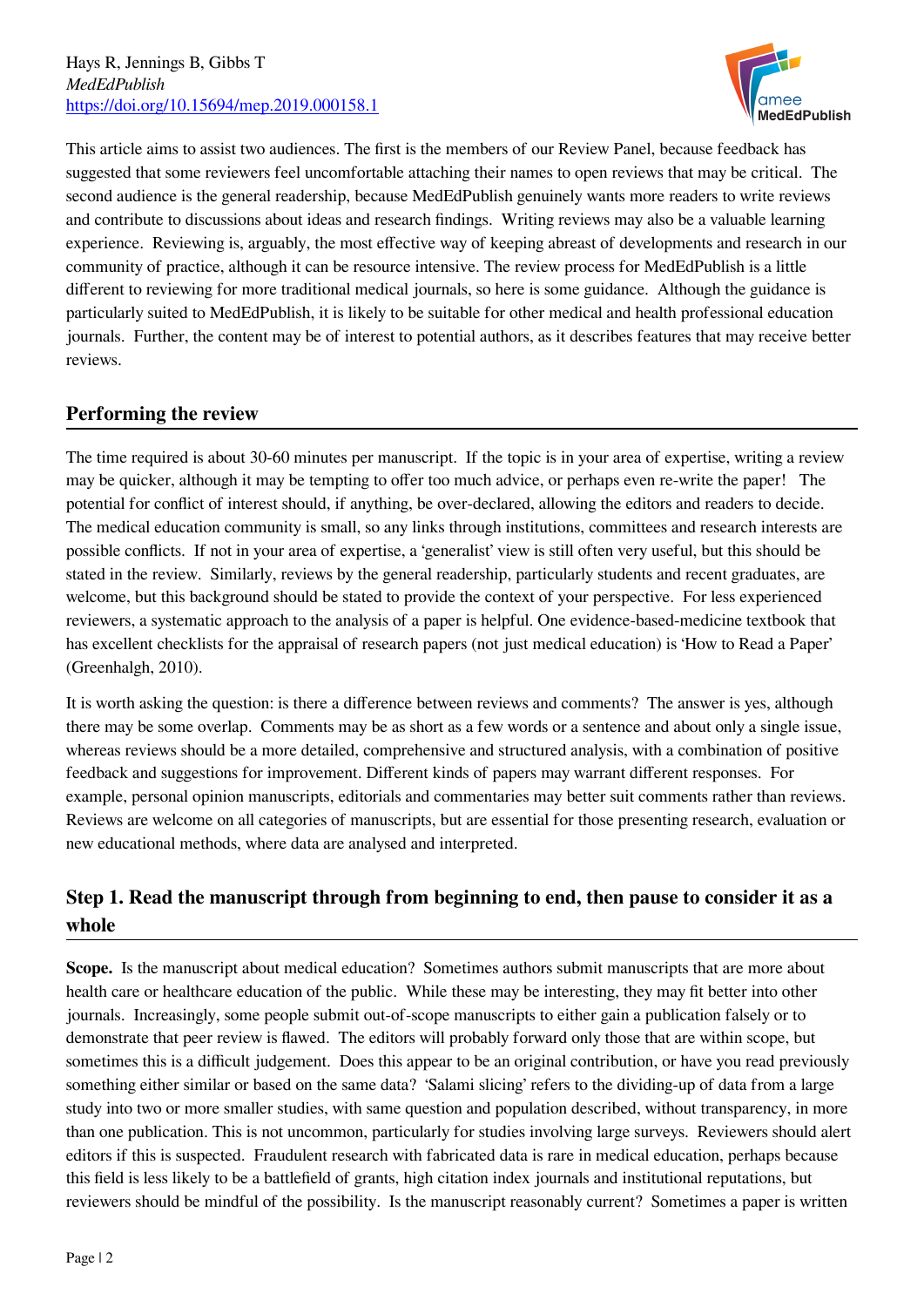

or based on data collected several years ago, which may be of limited value now. If particular expertise may be helpful for highly specialized or rather obscure topics, suggest this in the review.

**Ethics approval.** This is essential for any manuscripts that report data collected from patients or learners, indeed any situation where there could be perceived to be a power imbalance or potential for harm to participants. Ethics approval details (Ethics Committee name and approval number) should be provided. Some medical education evaluations are exempt from ethics approval processes because they are linked to quality assurance projects, but these approvals may not cover external publication. Evidence of exemption should be provided, along with a statement that the principles of the Declaration of Helsinki were followed (World Medical Association, 2013).

**Writing skills.** Does the text make sense? Is there a clear finding or message? Ideally, a manuscript 'tells a story', albeit in a concise, structured manner. There should be a logical flow of ideas. Is the grammar, language and syntax correct? These can be particular challenges for authors writing in a second or third language, but are not restricted to this group. Auto-correct functions are often used but these can be 'false friends' that do not always get things right. Is the length appropriate for the message? The art of clear, concise writing may not come naturally, as novice authors often write as they would speak. This can result in a discursive, lengthy manuscript that does not hold a reader's interest. Longer manuscripts are harder to review and often attract fewer reviews. Some journals publish word limits for certain kinds of manuscripts. Qualitative research reports often require more space to present results and interpretation. Reviewers should not correct pedantically minor errors of spelling or grammar, but add a statement that there are several errors that should be fixed.

**Authorship.** Is it clear what each author contributed? Conventions vary, but ideally all authors should have contributed to most parts of the underlying project and resulting paper. Contributions should be stated.

## **Step 2. Read the manuscript again, but this time more strategically and focus on sections**

Comment where possible on each section and take notes.

**Title.** Does the title encapsulate the message? Some readers read further only if the title fits their interests, so these few words are important. For research and evaluation manuscripts, titles should define the study design. Better titles help readers choose which abstracts to read.

**Abstract.** Does the abstract summarise adequately the manuscript? Many readers will not read complete articles, so it is important that the purpose, methods and outcomes are clear. Structured abstracts make this easier for research papers.

**Introduction/background.** Does the introduction/background section provide sufficient context to 'set the scene'? This section should explain where the author began the journey, why this study is necessary and why this manuscript should be read.

**Methods.** This section is likely to be present only in reports of research or evaluation papers, where it is essential. Are the methods clear, grounded in theory and appropriate for the question? Quantitative research includes many different methods. The two most common are quasi-experimental designs (where attempts are made to reduce the number of dependent variables) and non-parametric approaches (because interventions are often applied to small populations that do not reflect a 'normal' curve). If in any doubt, seek or recommend opinion from a statistician. Qualitative research also includes many methods, but is very useful for seeking understanding of complex issues. There should be sufficient separation between researchers and the information gathering or analysis to minimize the potential for perceived bias. If in any doubt, seek or recommend an opinion from a qualitative researcher. The term 'mixed methods' is currently popular, but this is a rather lazy term that needs to be justified by explanation of why each method was chosen to address each part of the usually complex question. Manuscripts are often mostly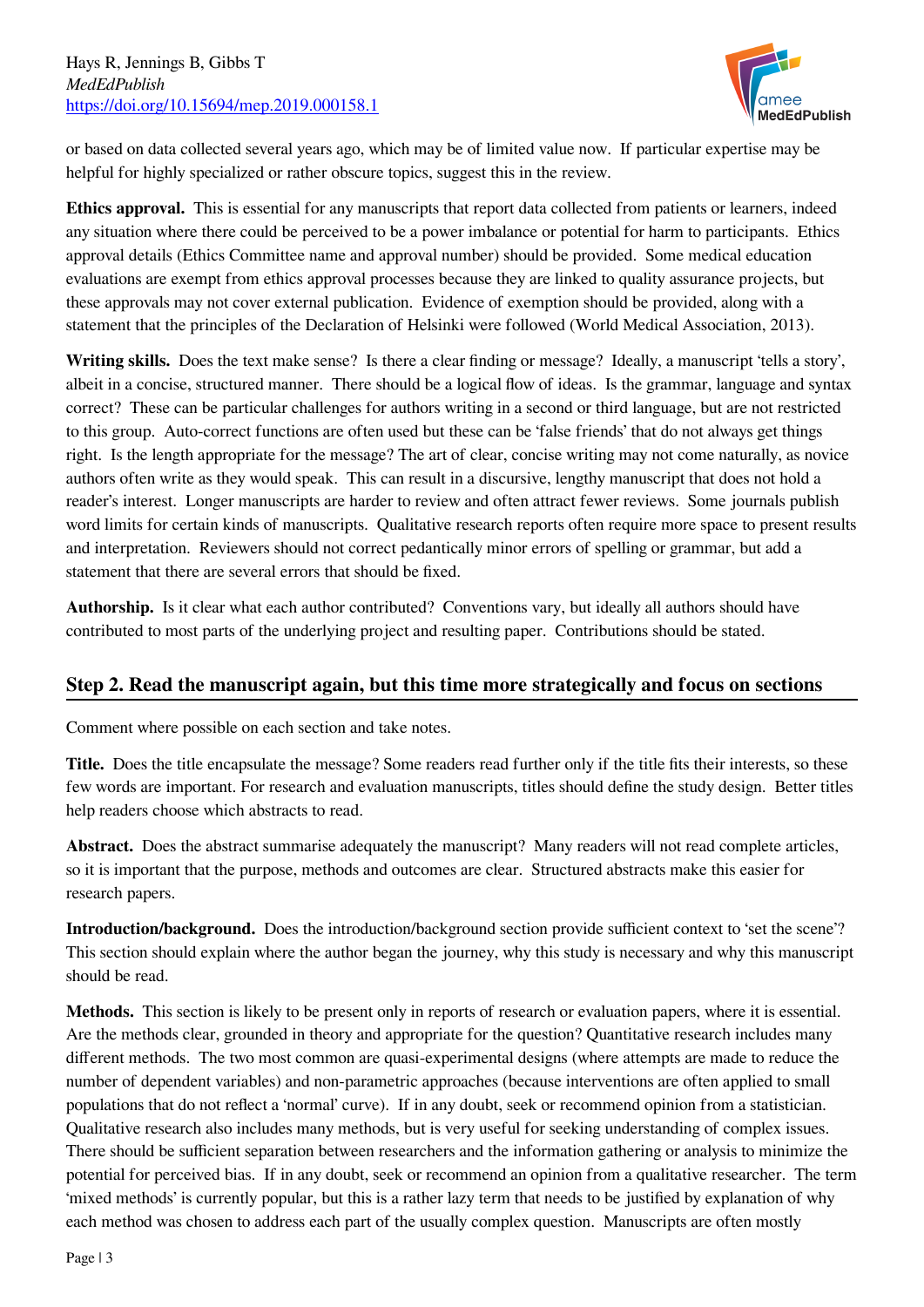

descriptive, without complex analyses, but are still of value in medical education as similar initiatives are often applied in very different contexts.

**Results.** Are the results clearly presented, at least initially free of interpretation? The facts should speak for themselves. Ideally, tables and figures should summarise and augment the text, but the text should clearly describe results without the tables and figures.There should not be more than three tables or figures, which should summarise the key findings. If more space is required to provide a more complete view of results, these can be added as an appendix.

**Interpretation and Discussion.** These sections are usually separate for quantitative studies and often combined for qualitative studies. Are the findings supported by the results? Over-interpretation is not uncommon, particularly for novice researchers. Not all quantitative designs can clearly attribute causation. Evaluations of educational activities are often low level (satisfaction) and short term (before and just after), where impacts can be measured more easily, but may not be worth reporting. Demonstrating longer term impact on practice is harder, but more valuable. Ideally, evaluation of impacts on health care practices and outcomes are attempted, but this can be very difficult in education research. While quantitative studies may produce results that may be applicable in other contexts, qualitative research is best at identifying influencing factors and enhancing understanding, but cannot attribute causation or association or be extrapolated easily to other contexts. Are there implications for other education programs? What research questions have been addressed and what further questions have been identified? Are recommendations for change in practice supported by the analysis? Descriptive manuscripts are just descriptions without much analysis or interpretation, but can still inform or inspire others. Manuscripts reporting 'negative' findings may be very important, as others can learn from knowing what did not work.

**Conclusion/summary.** All manuscripts should end with a 'so what' statement. For research and evaluation reports, this could be a single paragraph that summarises why the study was done, the findings and what they might mean. This can be similar to the abstract, only shorter and less focused on methods. This is not the right place for discussion or justification of results and their implications.

**References.** Are the references current, comprehensive and accurate? It is worthwhile checking briefly some references at random by pasting them into a search engine. While 'seminal' references may be older, most references should be from the last 5 years or so and authors should not self-cite too often. Citations of original research papers are better than other papers that cite (and perhaps misinterpret) original research. Researchers sometimes observe that their research is cited to support something different from what the research found! Are any key references missing? Literature searches do not always identify every relevant paper; much depends on the searcher and the search engine.

**Limitations.** Are limitations adequately presented and discussed? Small studies may not have sufficient scale, sampling may have been restricted or unrepresentative, or specific contextual factors may affect validity; these should be mentioned.

## **Step 3. Write the review**

Most journals provide a framework with a series of text boxes to complete. MedEdPublish does not, allowing more freedom. It is safer to write the review in a word processing program, save it and then cut and paste into boxes, as directly typed text may be lost if there is a software glitch. Reviews should be polite, constructive and helpful. They are visible to all readers, as is the name of the reviewer. Because of the openness, it is best to think of the review as advice to a colleague. For each section, think of things that have been done well and things that could be done to make this a better manuscript if revised. The 'feedback sandwich' concept is relevant here (Cantillon & Sargeant, 2008). The aim is to help authors and readers learn from the experience of publishing. Sometimes reviewers and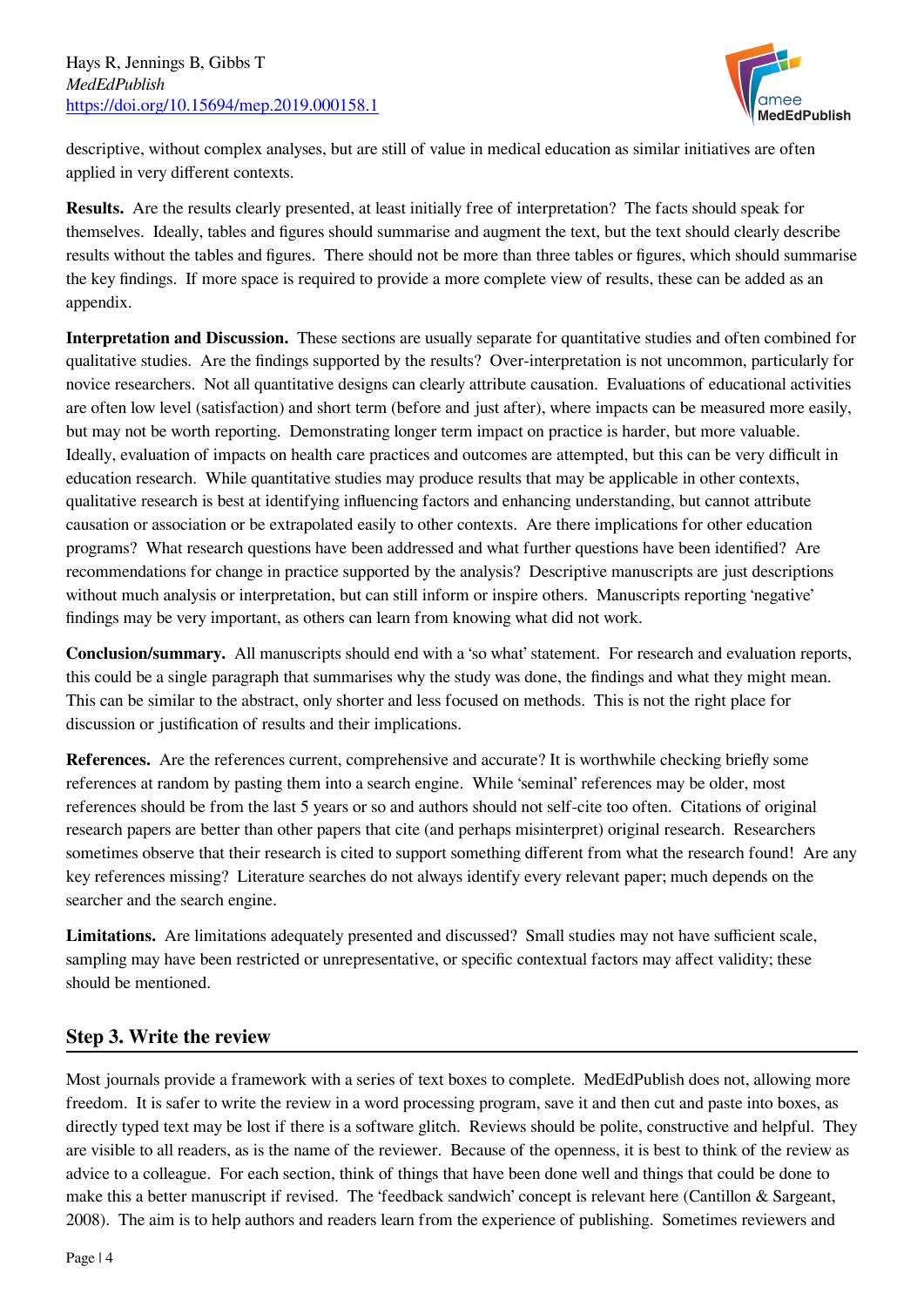Hays R, Jennings B, Gibbs T *MedEdPublish* <https://doi.org/10.15694/mep.2019.000158.1>



authors correspond within the MedEdPublish website, creating a discussion thread that all readers can observe, enjoy and learn from. It is important to state what changes would earn a higher star rating, because the same reviewer is often asked, and should agree, to review a revision.

#### **Step 4. Provide the star rating**

MedEdPublish and some other journals have a star rating. This is an overall, 'global' rating that takes everything into account, including relevance, interest and practicality, as well as methodological issues. The MedEdPublish website describes the attributes for each level and this should be followed.

#### **Summary**

This article provides a guidance for conducting reviews of medical education manuscripts, with a focus on reports of research, evaluations and innovations. More concise comments, rather than formal reviews, may be more appropriate for other types of articles. Both reviews and comments can generate interactive discussion threads that contribute to learning. With the growth in submitted manuscripts and medical education journals, many more reviewers and reviews are needed to support the medical education community of practice. For authors, there may also be key messages for how to write a better manuscript on medical and health professions education.

#### **Take Home Messages**

- Reviewing medical and health professional education manuscripts is similar to reviewing in other fields, but there are some differences.
- Reviewing is an excellent way of keeping abreast of developments.
- The open discussion threads can provide valuable learning for authors, reviewers and readers.
- Potential authors may gain some tips for writing better papers.

## **Notes On Contributors**

Richard Hays is the Editor of MedEdPublish. ORCID:<https://orcid.org/0000-0002-3875-3134>

Barbara Jennings is an Associate Editor of MedEdPublish. ORCID:<https://orcid.org/0000-0003-3792-9182>

Trevor Gibbs is an Associate Editor of MedEdPublish. ORCID:<https://orcid.org/0000-0002-1776-6518>

#### **Acknowledgements**

The authors would like to thank the editorial team at MedEdPublish for their helpful advice in preparaing this manuscript.